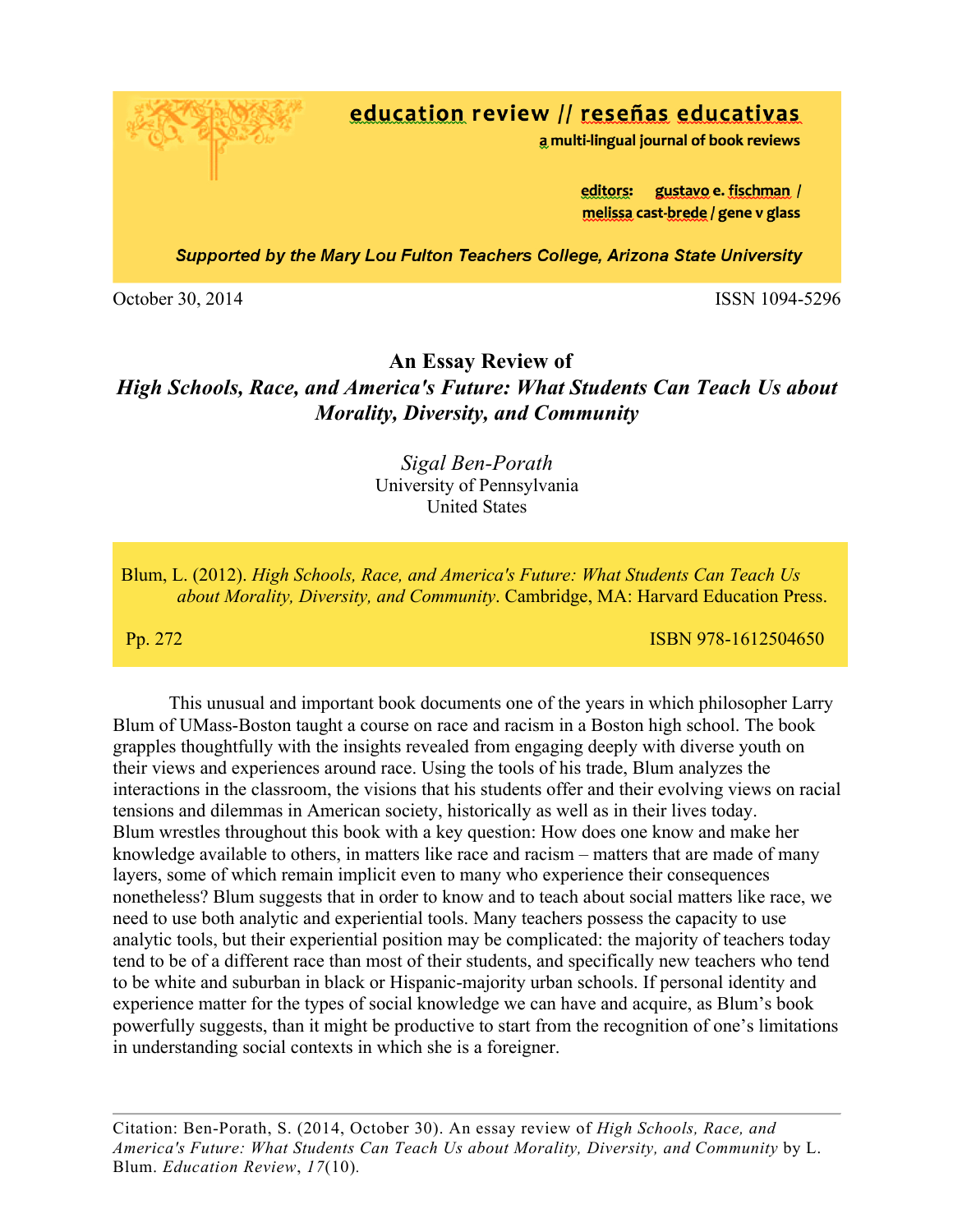As so many teachers are foreign to their schools – as Blum was in the high school he tells us about– they must engage with the meaning of their outsider status. Being an outsider can mean knowing too little; it can also mean, as in Virginia Wolf's sense of those who are left out, having other, sometimes unwelcomed knowledge; being an outsider can also signify as it did for Socrates a requirement for knowing, taken on by those who choose to maintain a distance from the norms and practices of the city they inhabit. Such distance can provide an advantage. As Socrates knew, being a foreigner in one's city is a way to hear its silences, to call out that which commonly remains unnamed.<sup>1</sup> In this sense, philosophers like Blum may aspire to be foreigners, and teachers can use their outsider's status, which is an outcome of social circumstances they did not themselves create, to become a productive member of the school community into which they have migrated. Blum's thoughtful discussion of his course on "Race and Racism" suggests one desirable way of doing just that.

Blum seems to prioritize, or give significant weight to experiential knowledge. On page one, Blum quotes his own statement at the beginning of the course that the book documents: "You'll notice that the class is very diverse. That's on purpose. I wanted to teach a class that reflects the diversity at the high school" (p. 1). Presumably, students of different racial backgrounds have different perspectives, experiences and ideas about race and racism to offer each other. They might have different readings of the same texts, and they might be willing to share experiences that would shed additional light on these texts. In this course as in other similar educational contexts, persons who experience discrimination are assumed to have acquired certain epistemic advantages as a result of their position and their direct experiences with prejudice, power and oppression.

In addition to personal experience, knowledge about social realities is assumed here to come from intellectual engagement. On page 5 the course is described as being an "intellectually demanding" college-level course. Beyond the experiential aspect then there are also facts – facts of science, history, demography, etc. – which should be taken into account. Those too, though, are read through the lenses of each student's personal experience, and significantly, they are developed and shared in discussion.

Here is one way to think about how the experiential and analytic ways of knowing can interact. Analyzing social realities presumably can allow for a deeper understanding of their histories, causes and impacts. "The curriculum," Blum tells us, "would incorporate science, history, current events, and students' reflections on their own lives" (p. 8). Reflecting on experiential knowledge through a framework made of conceptual, factual and historical dimensions is meant to transform, to elevate the lived knowledge that students have of race and racism – which presumably they experience and embody – into a more structured, formal knowledge of the processes and practices in which this experience is couched. In this sense, there is a way to combine received, subjective, constructed and connected forms of knowledge and to develop a fuller understanding of a complex phenomenon like race, and the social responses it engenders. These broader and deeper forms of knowledge offer some instrumental advantages, such as exposure to higher levels of thinking and learning. They are also meant to create a community of learning, which in turn would ideally provide the foundations for a shared social and civic community.

Talking about social realities and learning to analyze our lived experiences in an instructive context can be transformative both intellectually and morally. It can also be very

<sup>&</sup>lt;sup>1</sup> Wilson, E. (2007). *The death of Socrates*. London, UK: Profile Books.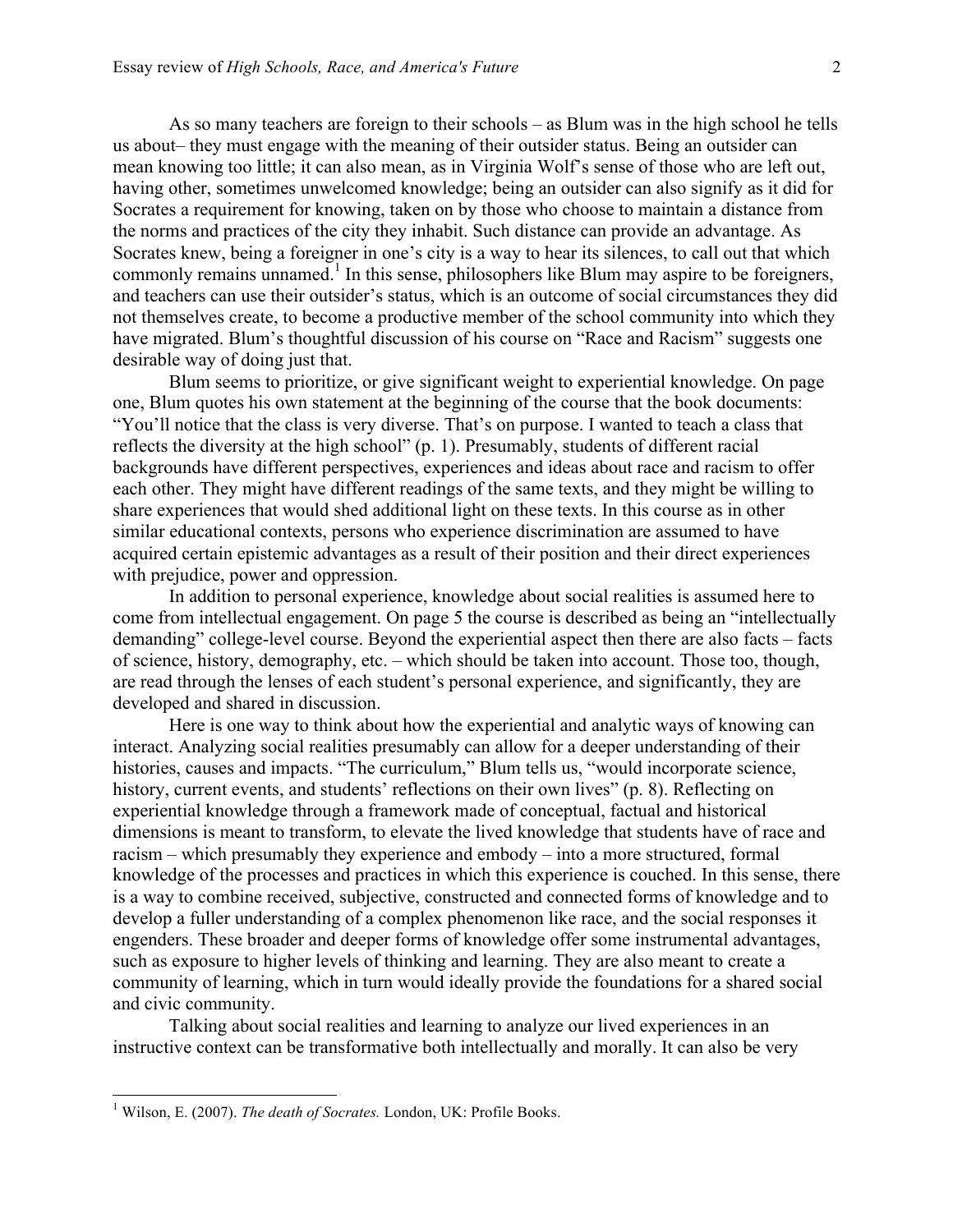painful. Toward the end of *The Souls of Black Folk,* in the story 'On the Coming of John,' the hero is reunited with his much younger sister, who is trying to decipher his melancholy.

"Long they stood together, peering over the gray unresting water.

'John,' she said, 'does it make every one – unhappy when they study and learn lots of things?'

He paused and smiled. 'I am afraid it does,' he said.

'And, John, are you glad you studied?'

'Yes,' came the answer, slowly but positively.

She watched the flickering lights upon the sea, and said thoughtfully, 'I wish I was unhappy, -- and – and,' putting both arms about his neck, 'I think I am, a little, John."

Teaching about race and racism can be understood as an ethically complex task, because it is morally necessary to combat the injustice that is racism, and to do that it is necessary to understand its foundations. But this discussion, and the understanding that follows, is painful in many ways, and this pain is evident in many places in this book. It is present in the process of exposure to others, in the internal process of learning to understand differences that were before only sensed, and in the opportunities and responsibilities it creates. It is clear from this book that while being a foreigner, an outsider, can help us know, we cannot fully maintain this outsider's status if we wish to teach in a way that encourages real learning.

How should one transmit knowledge about social realities, or in other words, what is the right way to teach about what we live? Writing about the traps awaiting those who wish to speak of civil rifts, the Irish poet Seamus Heaney lamented those conversations "where to be saved you only must save face/ And whatever you say, you say nothing."<sup>2</sup> This is a path that many Americans follow in conversations about race. Blum of course rejects this premise, and actively struggles against the inclination to be silent about race in his earlier work as well as here. Supporting the development of a healthy public sphere requires tackling tense political issues, especially those that when silenced reproduce and strengthen injustice. The work that can be done in schools to recognize race relations and to address the injustices that racism represents and generates is immense, and in this book we are offered some practical, well-grounded directions about one possible way for teachers and educators to take on this work.

In using his philosopher's tool kit to tackle the social realities of race and racism, the work in this book expands our understanding of what race means in America today, while at the same time expanding this tool kit itself by suggesting new ways to explore knowledge about such questions. Blum's goals are plainly indicated in his subtitle: "What Students Can Teach Us about Morality, Diversity and Community." Blum states that "most of all, these students had incredibly interesting things to say about race and racism… I think all Americans have something important to learn from these kids. They are tomorrow's citizens. And we can also see from them that there are certain conversations maybe we adults should be having – but aren't. That is the most important reason I wrote this book." (12-13). Blum returns time and again to the 'uninhibited' statements made by his students, and it seems as though he values them as a clearer and more accurate expressions of social reality as compared to the more tame utterances offered by adults participants in conversations about race. If that indeed is Blum's view – it is not explicitly stated this way – then I would caution against seeing young age in itself as a guarantee of more truthful or accurate views. Obviously, once we understand the relevant forms of knowledge as ones rooted (among other things) in personal experience, there is good reason to

 <sup>2</sup> Heaney, S. (1999). *Opened ground: selected poems, 1966-1996*. Macmillan.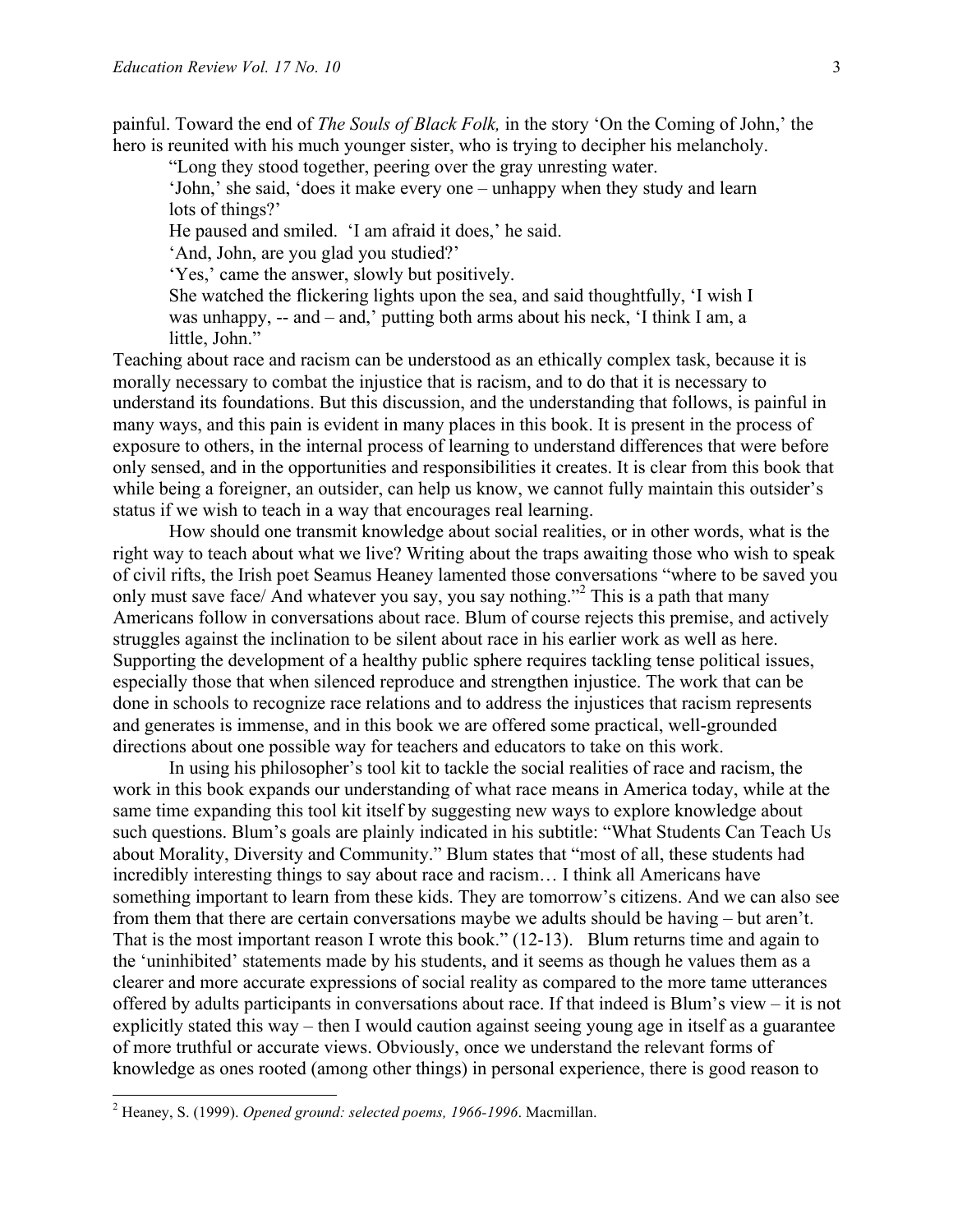listen to the experiences of individuals from any age group, and youth would not be at a disadvantage, as they might be if we focus on more authoritarian forms of knowledge. But why prioritize youth?

There are two ways to think about youth as having some form of epistemic advantage over, or even as offering some greater knowledge to which adults may not have access. The most common way of thinking of children and youth as having a greater knowledge is the Romantic one which Rousseau traced. Children are born free, naturally possessing some form of savage and pure knowledge of nature, of themselves and of the world. They have some form of superior – possibly even natural – knowledge. Students know something that 'we' – scholars, adults – have already forgotten, and if we listen, they can expand our knowledge. As youth, they may yet be uncorrupted by *amour-propre,* the niceties and anxieties that plague adult society and distance us from the more intuitive, perhaps almost bodily form of amour de soi, the type of selfknowledge that younger people own. Society corrupts them by twisting their views, by imposing norms and conventions on them in ways that inhibit them and through this process obstructs their view of the truths they were born knowing. Many have criticized this view though it still informs a variety of 'child centered' practices in education. I would suggest that children do not possess superior knowledge, and that whatever ails society, children should not be expected to cure with their presumed innocence or clarity of mind. If Blum endorsed this view, it would have also answered, at least partially, the question about the sources of knowledge, although I suspect the answer would not have been very accurate or satisfying.

In another sense though, which I suspect is closer to Blum's take on the matter, there is indeed a special role for youth in confronting vexing social realities. Young people are always put on the frontier of the intergenerational project of replicating the public in which they live and which they will come to embody. They are the ones who receive the results of society's hardfought struggles as given social realities, and thus are in a position to more fully realize the goals which society sets for itself. They thus are blessed by their inheritance of social progress while at the same time being burdened by society's emerging or unresolved conflicts. If we teach them certain values as worth fighting for, the faults we had thus far in realizing them would be clearer to youth, both because they had not witnessed the process of getting to where we are, and because of their developmental inclination to question and search for better answers. In this sense we can count on youth to provide the rest of the community critiques of the ways it fails to live up to its own ideals,, even as teachers continue, as Blum does, to both guide them in the process and expose them to further knowledge and perspectives.

Hence the goals of teaching about race and racism are not solely intellectual, but also instrumental. Contrary to most instrumental aspects of contemporary education, which tend to focus on success in standardized tests as a benchmark of success in the road of achieving the ultimate goals of personal prosperity along with national domination in the global market, the instrumental goals here include "moral and civic education" (p.47). This call may seem evident to many here, but its importance for contemporary schools cannot be overstated. Rather than focus much of our attention on the intricacies of implementing the recent standardized tests or common core requirement, with their supposed (productive or insidious) effects on the quality of learning, we should do well to expand our view of what good education should include, in a direction such as the ones Blum points to. We should expand our vision of quality education from the search for what we can more effectively measure and quantify to a more robust understanding of the values and qualities we develop in classrooms, ones that might support the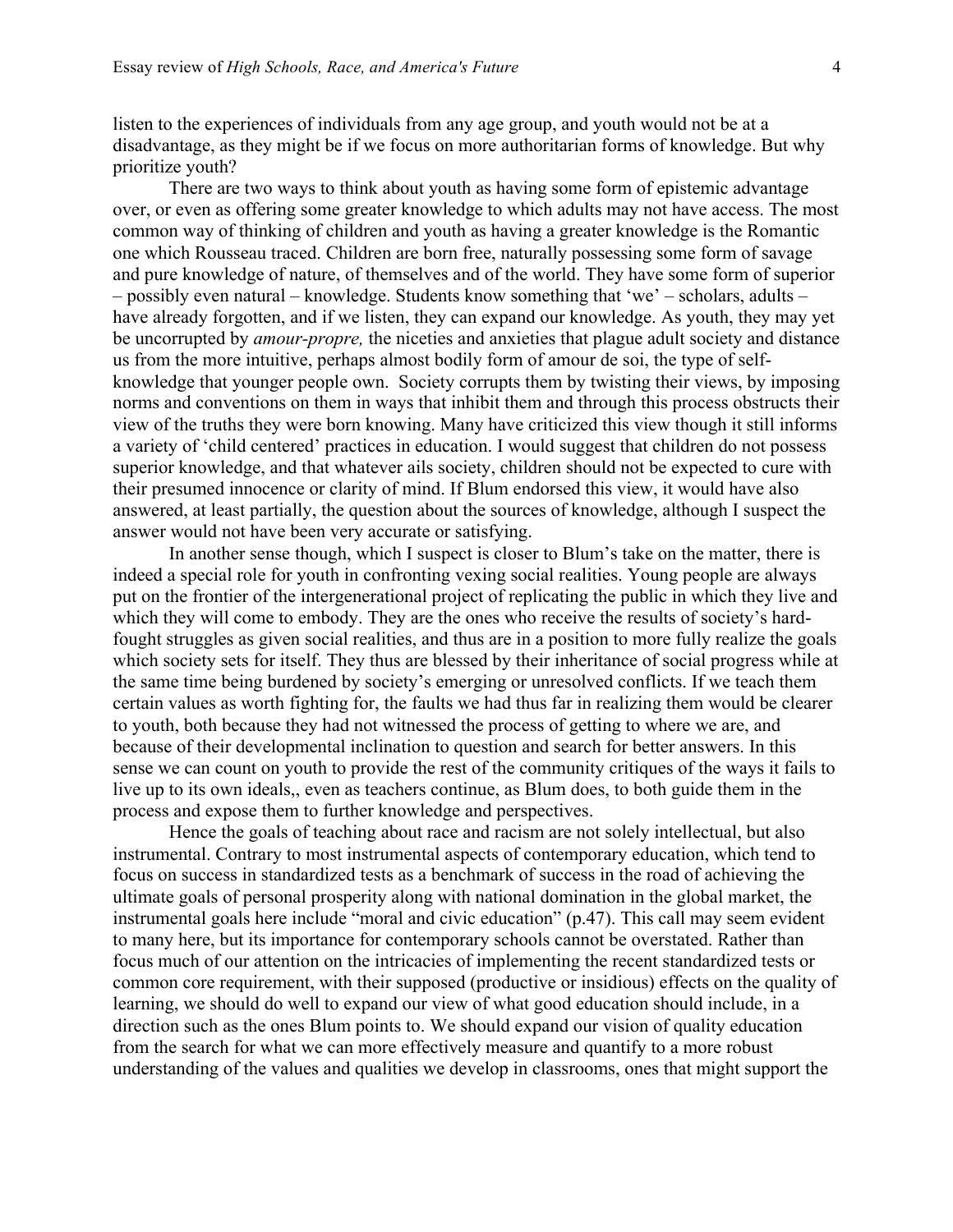strengthening of American democracy and contribute to the capacity of the next generation to bring about a more just society.

A stated goal of Blum's course was to support a process of "taking responsibility for racism," a task that requires intellectual, moral and emotional involvement, and particularly productive and open interactions among participants. This task is not one that can be accomplished alone. Through the work in this course Blum aims to transform the classroom, to use Dewey's terms, from an association of interest – one that provides a vehicle for its individual members to advance their goals – to an association of sentiment, a community that allows its young members the rare occasion to have a sense of belonging to a truly diverse group of their peers. This is in fact a key, and broadly neglected, goal of public education overall. Public schools, as well as publicly-supported private schools, should be held accountable to the formation of a public that shares at least a minimal set of values and commitments, and whose members are able to see themselves as participants in a shared political project. If Feinberg is right to claim "the primary question about public education is how to initiate students into this intergenerational conversation where they understand that this conversation is about them $^{3}$  then this book offers one dimension of an answer to this pressing question. While the book devotes some attentions to matters of asymmetry, and the problems that arise from assigning equal moral responsibility to people who are in different power positions to respond or address a moral wrong, the book offers little by way of thinking about the collective responsibility that members of various groups may have for racism. By his own admission (p. 154) Blum decided to put this matter aside as he prioritized other, similarly pressing matters of intellectual and moral interest. I agree that there is only so much you can do in one course or in one book, and Blum does much more than most would have managed in a high school or other setting. Still it seemed to me that building on his largely successful effort to create a classroom community that allows for expressing controversial views on tough topics, it would have been helpful to recognize this most essential aspect of public schooling, namely, the development of the capacity to become a contributing member to one's communities, through the direct discussion of collective responsibility and the distribution of the duty to respond.

Take for example the discussion about interventions in racially charged incidents, in which Blum differentiates – based on his students' discussions – between doing the morally right thing, and doing the effective thing. When his students see one of their peers harassing or offending another in way that seems racially charged, prejudiced or discriminatory, they say that they sometimes choose not to intervene. They report that their decision is oftentimes based not only on their assessment of the situation – the substance of the offence, the relations between the participants, the all-important 'who started it' – but also on their assumptions about how their intervention would affect the situation, especially in terms of their own racial identity. Their response changes between cases in which they are of the same race as the offender or as the victim. That is not because they view the offense in a different light as a result of their own positioning. Rather, it is mostly because they see their capacity to create positive change in the circumstances as dependent on the way that others perceive them, especially racially. It seems to me that teachers, including college professors, would do well to take this insight into account in their work. Sometimes seems to us that what we say, our research or our teaching of others' research, our insights – in short, what we teach – is independent of who we are; in philosophy, the ideas are sometimes assumed to be speaking for themselves. But those who present ideas to students should recognize their standpoint (as feminist scholars have long demanded) and we

 <sup>3</sup> Feinberg, W. (2012). The idea of public education. *Review of Research in Education, <sup>36</sup>*(1), 1-23.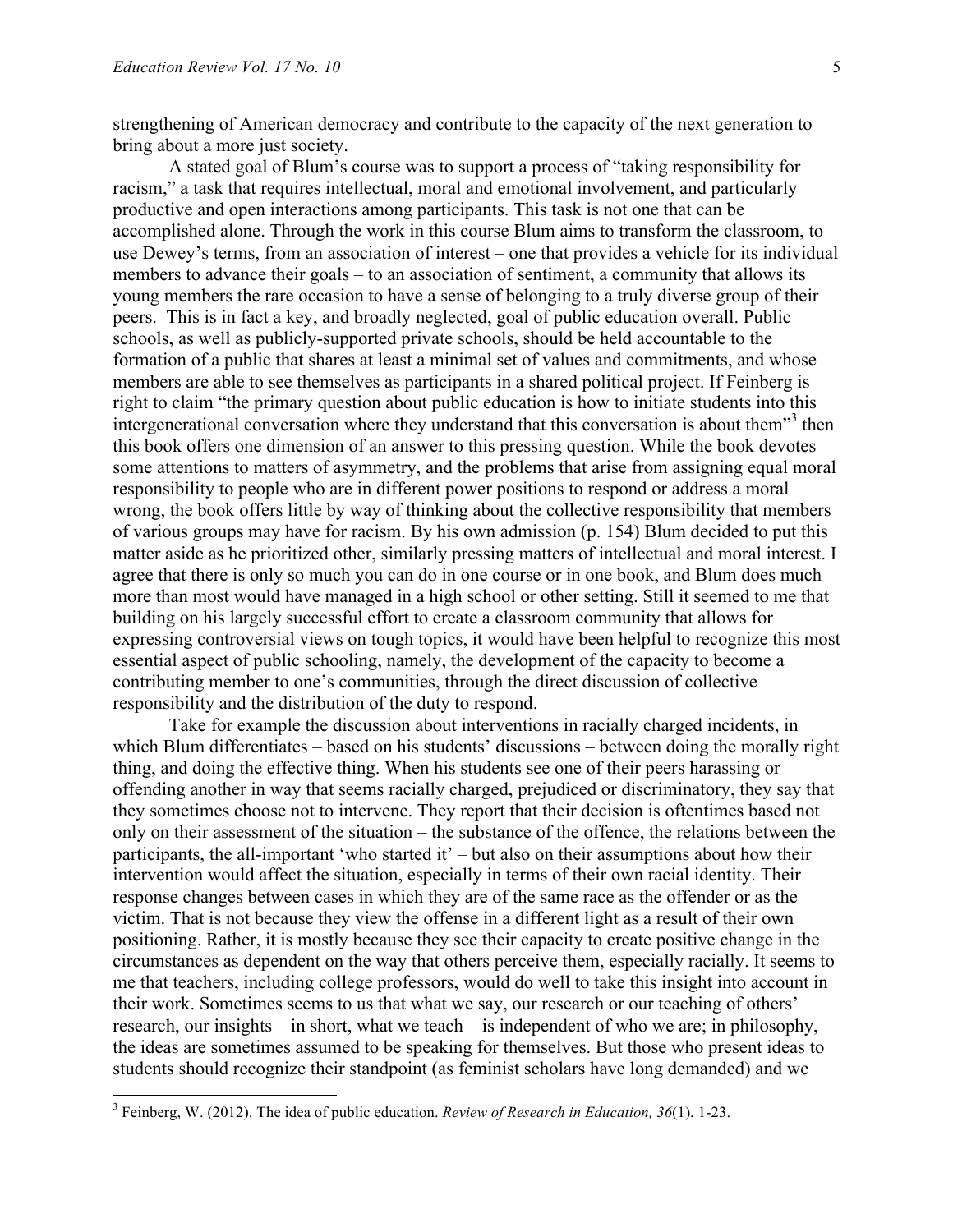would do better for both the ideas and the students if we recognize our position, and especially our identities, in the process.

Recognizing our position and the multiple ways in which each of us is different is a key step in the long-term political project of realizing our democratic values. The school and the classroom are among the most important locations for advancing this goal. Schools are crucial for this task because they *can* do it, as they encounter and serve the majority of the population for long years, and they *must* do it because they can easily be implicated in replicating injustice. This is evident in the effort presented in this book to recognize and respond to plurality while making sure not to create a hierarchy of value among the different groups we recognize. "Any serious engagement with race and racism" Blum says on p. 113 "has to take on the ideology of black inferiority." This statement comes after a detailed discussion of the students' responses to readings on abolitionist David Walker's fierce challenge to Jefferson's documented view of black mental inferiority. The focus on mental capacity is charged and painful, and the students struggle with developing a critique that would reject Jefferson's view despite his historical standing. In a comprehensive public high school this discussion would be even more painful than, say, in a professional meeting or even in an institution of higher learning, because students in the compulsory education system are exposed daily to the persistent achievement gap between children of different ethnic and racial background. Among their teachers, many express concerns about minority parents' commitment to their children's education, their inclination to support their children's schoolwork, or their 'values.' Minority children are regularly assumed to be academically vulnerable, less capable, or less motivated than their white peers. The gap between the norms and values espoused by schools (as expressed in their institutional design) and those that characterize minority, poor and working-class families is well documented. <sup>4</sup> Clearly, the ideology of inferiority, of a hierarchical order between white or middle class parents and 'others' is of grave concern to those who care about democracy and justice. When a conversation about race, including the difficult matter of hierarchy of value, takes place in a school it should acknowledge that it is coming on the heels of the seemingly-harmless – even 'scientific' – discussion of the achievement gap, with the insidious effects that the framing of this notion creates.<sup>5</sup> Understanding the history of race relations and the conditions in which the education of black children took place throughout American history is an important step in starting this conversation.

This is but one important insight in this book which can readily be considered and applied to classrooms in other high schools and colleges, and to discussions of topics that go beyond those he discussed in his course on race and racism. One easy example is his careful consideration of sitting arrangements. While this may sounds mundane, maybe even minute, in fact the way a classroom is arranged physically can have a significant impact on classroom relations and as a result on the learning that occurs in the class. Regrettably, some other important aspects of what Blum has learned - can hardly be used in other settings. As Blum recognizes, Cambridge Rindge and Latin stands out as a rather unique high school in which about a third of the students identify as White, another third as African American, and a quarter as Hispanic. It is well known to those who work in the field of education that schools today are

 <sup>4</sup> See for example Annette Lareau's (2003) *Unequal Childhoods: Class, Race and Family Life (*University of California Press).<br><sup>5</sup> Of course that does not mean that we should ignore the facts about achievement and attainment. For a more helpful

way of addressing these see Derrick Darby's forthcoming book, *Why the origins of the racial achievement gap matters* (University of Chicago Press).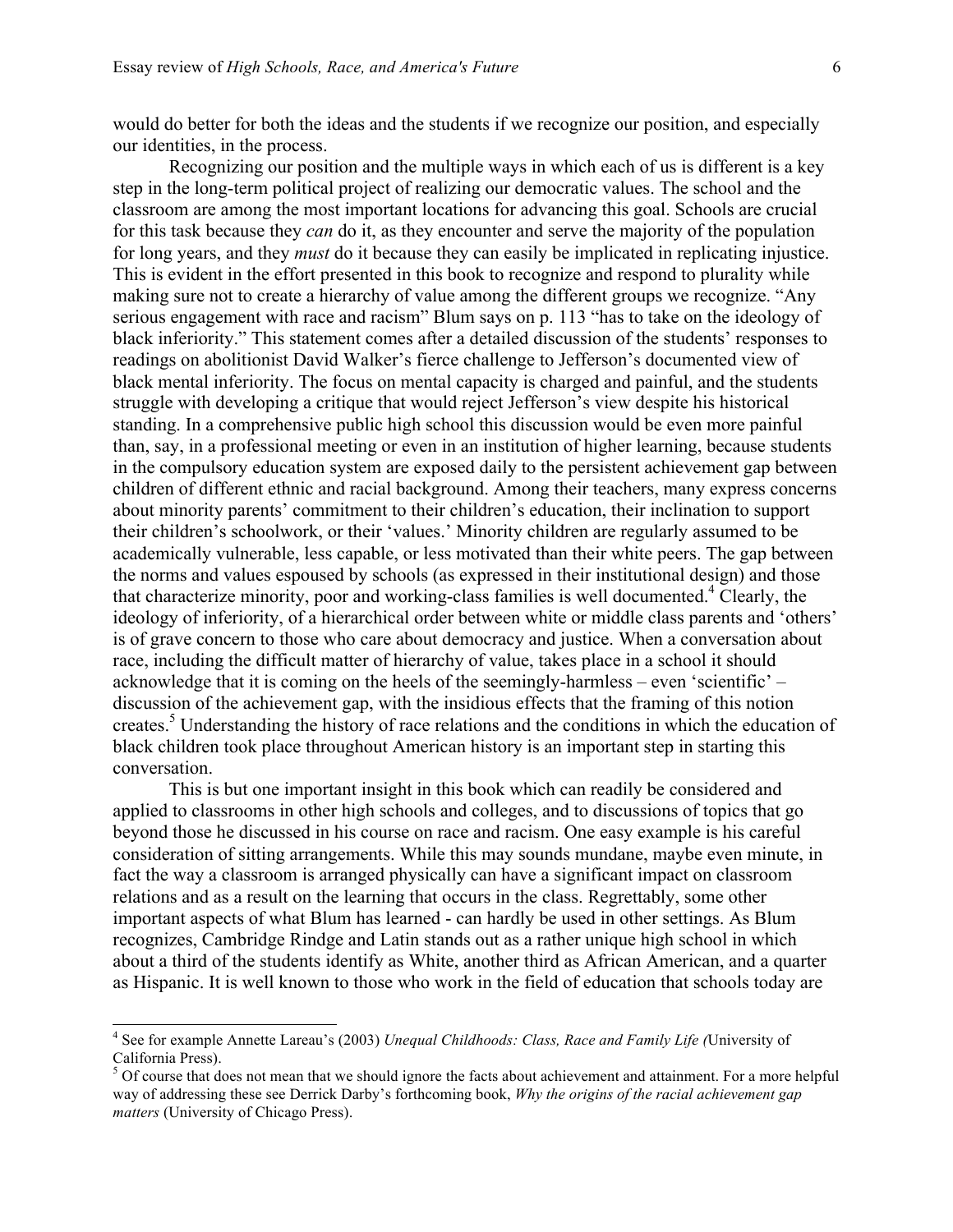more racially segregated than they were in 1954, before the *Brown v. Board* decision. The majority of schools today serve a clear majority of one race; most minority students, including African American, Hispanic and Native American students, attend institutions in which they have little chance of meeting children from races other than the broad category to which they belong. Many white children meet few minority children in the course of their education. Of course the very first chapters of this book reminds us that the terms themselves are misleading – for instance, 'Hispanic' students come of lineages that connect them to a wide variety of countries, ethnicities and histories, and are a very diverse group, and similarly other categories say too little about the people they label, because they capture too much. The superficial homogeneity of classrooms and schools may crumble upon further consideration, but still the opportunity for children to engage with those from distinct groups – income level or class, language, nationality – is often limited. Looking at the intersection of income and these broad racial categories clarifies that they are still meaningful, though. Even among kindergarten children, the differences in school settings are striking: while only 5% of white children attend a kindergarten in which more than 10% of their peers are poor, 57% of Black and Hispanic children attend high-poverty kindergarten classroom (defined as classrooms in which half or more of the children live below the poverty line).<sup>6</sup> Given the proven importance of peer effects and the clear and growing differences in resources as well as social and cultural capital that characterizes families living in poverty versus those living relatively more stable and sheltered life, and given the limited contact available to many children across income and racial lines, the lived experiences of most children does not allow for an exploration of difference in the shared and nuanced ways described in this book.

Still, in the educational work he documents and in the scholarly work that he accomplishes in the book itself, Blum pushes forward the most productive aspect of interdisciplinarity, namely, the ability to take insights and productive frameworks from one area of thought and translate them in a way that informs and expands the work being done in another. This book provides an opportunity for philosophy as a discipline to move forward by considering this type of philosophical engagement with the society, specifically around race. And it offers practitioners in education – not only outsiders to the schools – a new form of engagement with the lived experiences of their students, in a way that can support them in their studies, improve their wellbeing and their civic capacity, and contribute to the advancement of society as a whole.

## About the Reviewer

Sigal Ben-Porath Associate Professor Graduate School of Education/ Department of Political Science University of Pennsylvania  $sigalbp@ggse.upenn.edu$ Dr. Ben-Porath's research focuses on normative aspects of education policies, citizenship

education, and post-conflict education. She is the author of *Citizenship under Fire: Democratic Education in Times of War* (2006) and *Tough Choices: Structured Paternalism and the Landscape of Choice* (2010)*,* both from Princeton University Press.

<sup>&</sup>lt;sup>6</sup>Weiss, E., & Garcia, E. (2014, June 25). Black and Hispanic kindergartners are disproportionately in highpoverty schools. *Economic Snapshot*, Economic Policy Institute. Retrieved from http://www.epi.org/publication/black-hispanic-kindergartners-disproportionately/